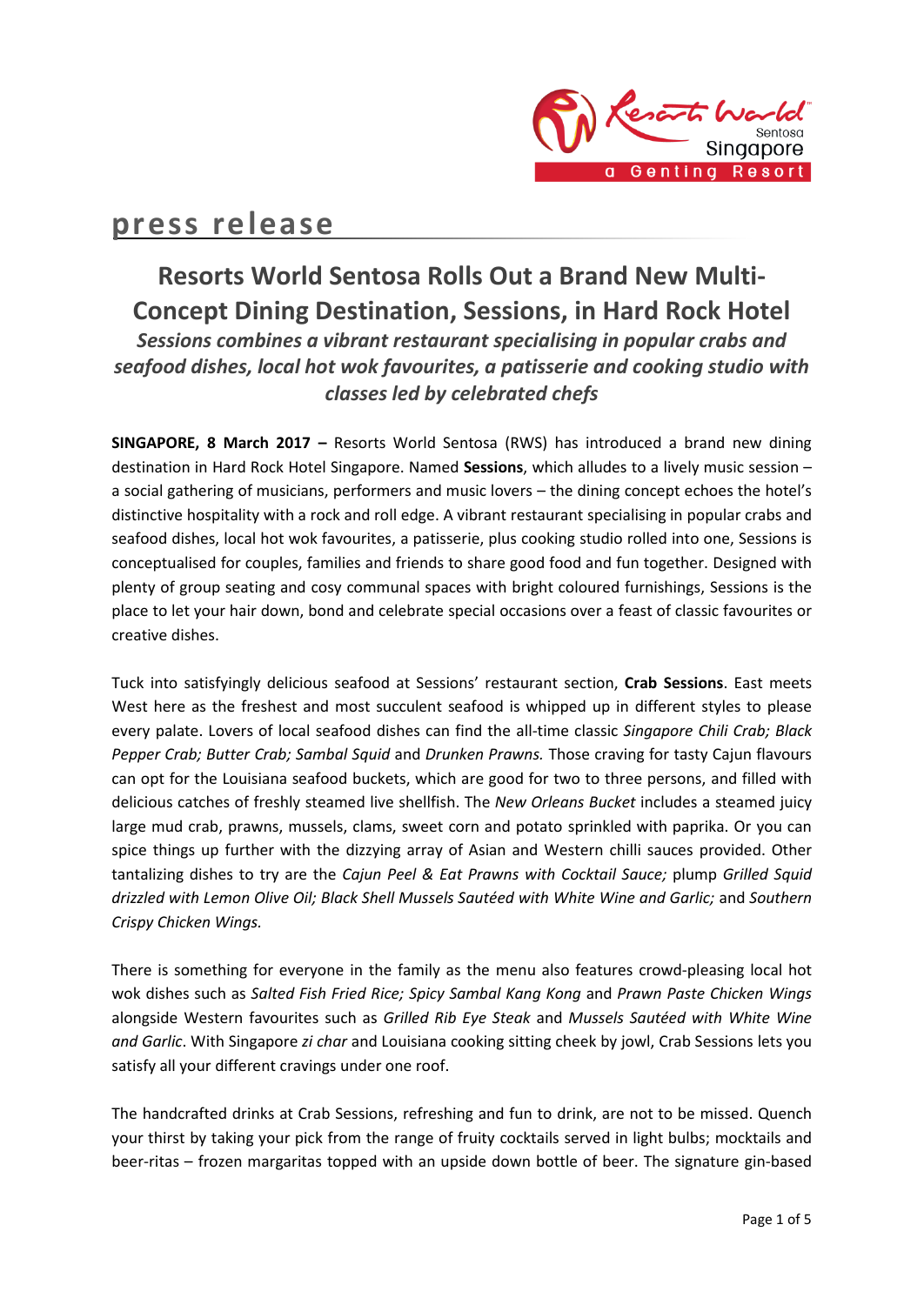cocktail, *Crush on You*, is the perfect harmony of sweet and tart made with freshly squeezed lychee, pineapple and lime juice, and topped with rose syrup and grenadine.

Next to the restaurant space is **Sweet Sessions**, an inviting patisserie with large glass displays showcasing RWS Executive Pastry Chef Kenny Kong's heavenly creations. The acclaimed patissier who has amassed decades of experience in fine establishments in France, Switzerland, Hong Kong and Singapore, has won countless awards locally and regionally for his talents. Chef Kong is also the President of the Singapore Pastry Alliance since 2006, and continues to be a mentor to pastry chefs in Singapore's national pastry team.

Sweet Sessions is the perfect spot to indulge in his imaginative and exquisite desserts such as the delightfully hot, fluffy and rich *Pancakes*. A departure from the traditional pancake, the stack of molasses griddle cakes is stuffed with peanut butter and passion fruit crème, and is served with caramel popcorn and vanilla bean ice cream. The *Chocolate Balloon Melt*, Chef Kong's own tropical take of the novel melting chocolate sphere dessert, is a show-stopping "50 seconds" chocolate dome which melts away when a warm coconut sauce is poured over it to reveal an orange chiffon tart. Another Instagram-worthy dessert at Sweet Sessions is Chef Kong's *Frozen Yoghurt & Floss Tower*  featuring homemade soft serve frozen yoghurt that is divinely light and smooth, topped with a flourish of pink candy floss, and served over dry ice. The desserts, along with an extensive selection of expertly prepared coffees, cakes and tarts, can also be enjoyed in the restaurant.

Enjoy the best Sessions has to offer at the **weekend dinner buffet on Fridays and Saturdays** which features a wide selection of fresh seafood, grilled meats and desserts. Highlights include *Poached Prawns; Louisiana Seafood Gumbo*; *Grilled Salmon with Citrus Zest; Grilled Rib Eye Steak*; *Chicken and Chorizo Jambalaya Rice; Chili Crab with Mantou* and *Black Pepper Crab*. The buffet is available at S\$75++ per adult or S\$37.50++ per child with a free flow of coffee, tea and infused tea.

For a fun and unique experience, the fully-equipped cooking studio within Sessions, named **Cooking Sessions**, lets you get behind the stoves. Outfitted with individual cooking stations as well as a dining area for up to 48 persons, it offers hands-on cooking classes under the guidance of a celebrity chef or the resident culinary expert. A variety of cooking programmes for participants of different culinary skill levels are available – from decorating cupcakes and baking cookies for the little ones (for children four years old and above at S\$18nett per child) to a fine-dining 3-hour multi-course menu cook-off competition which makes for an exciting team-building activity (S\$120nett per person).

The cook-off programme takes team-building to a new level of high by promising lots of excitement and adrenaline rush as participants – colleagues, friends or families – race against one another to emerge the winning team. Each team will learn a specific dish from a professional chef and cook it for the other teams who will grade the taste, presentation and service, all in the name of competitive fun. Get ready to master sophisticated creations such as *Seared Scallops with Tomato Coulis, Balsamic Caviar and Micro Greens; Mango Shrimp with Cucumber, Avocado and Mustard Dressing; Beef Medallions with Sous Vide Asparagus, Creamy Mashed Potatoes and Confit Tomato; and Panna Cotta with Passion Fruit Coulis, Raspberries and Mint Leaves*!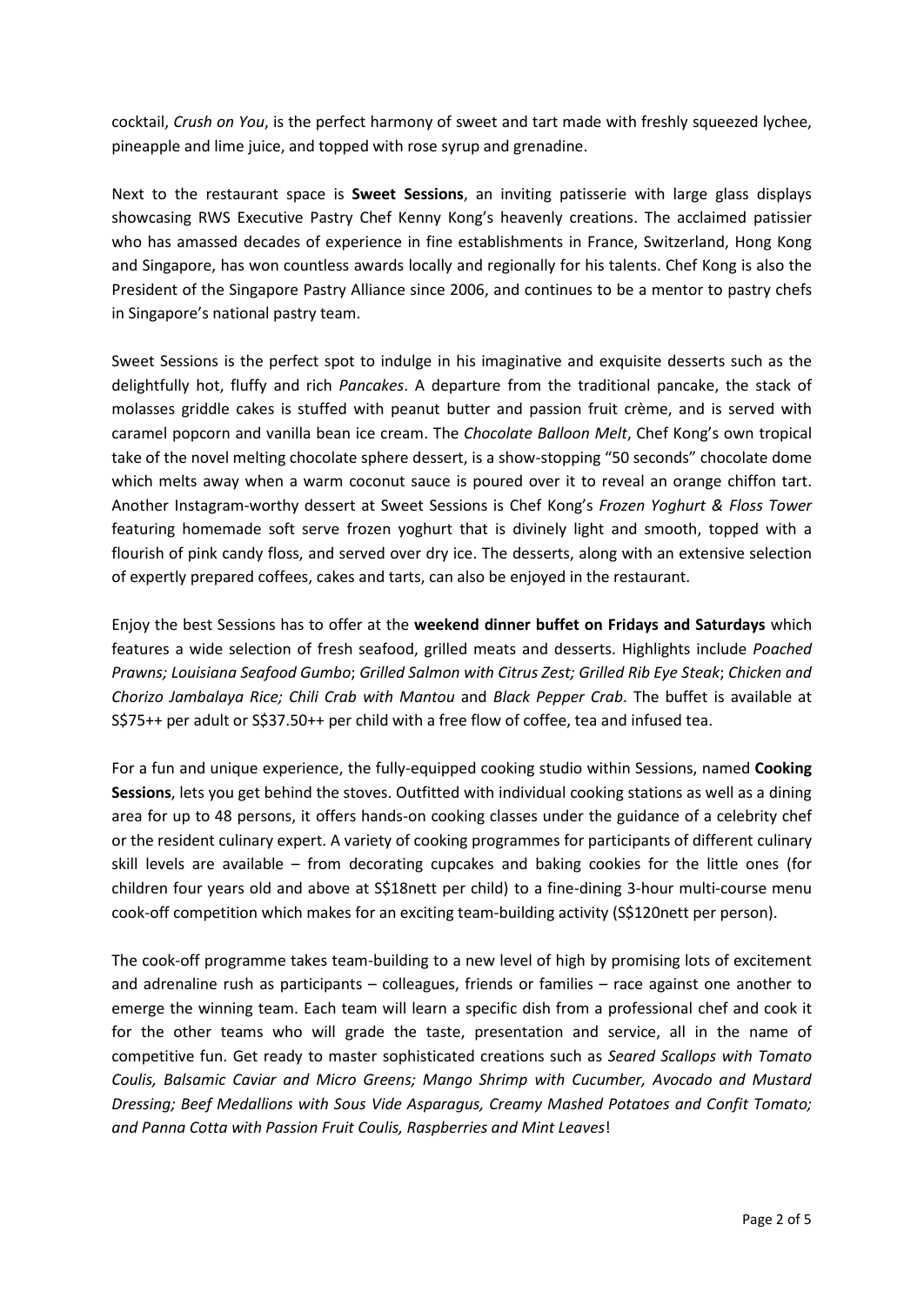Sessions is located on the lobby level of Hard Rock Hotel Singapore. Crab Sessions is open for lunch from 12.00pm to 2.30pm, and dinner from 6.00pm to 10.00pm daily. Sweet Sessions is open all-day from 11.00am to 10.00pm daily. Visit our website at [www.rwsentosa.com/sessions](http://www.rwsentosa.com/sessions) for the cooking class schedule at Cooking Sessions.

For reservations and enquiries, please call +65 6577 6567 or emai[l sessions@rwsentosa.com.](mailto:sessions@rwsentosa.com)

- Ends -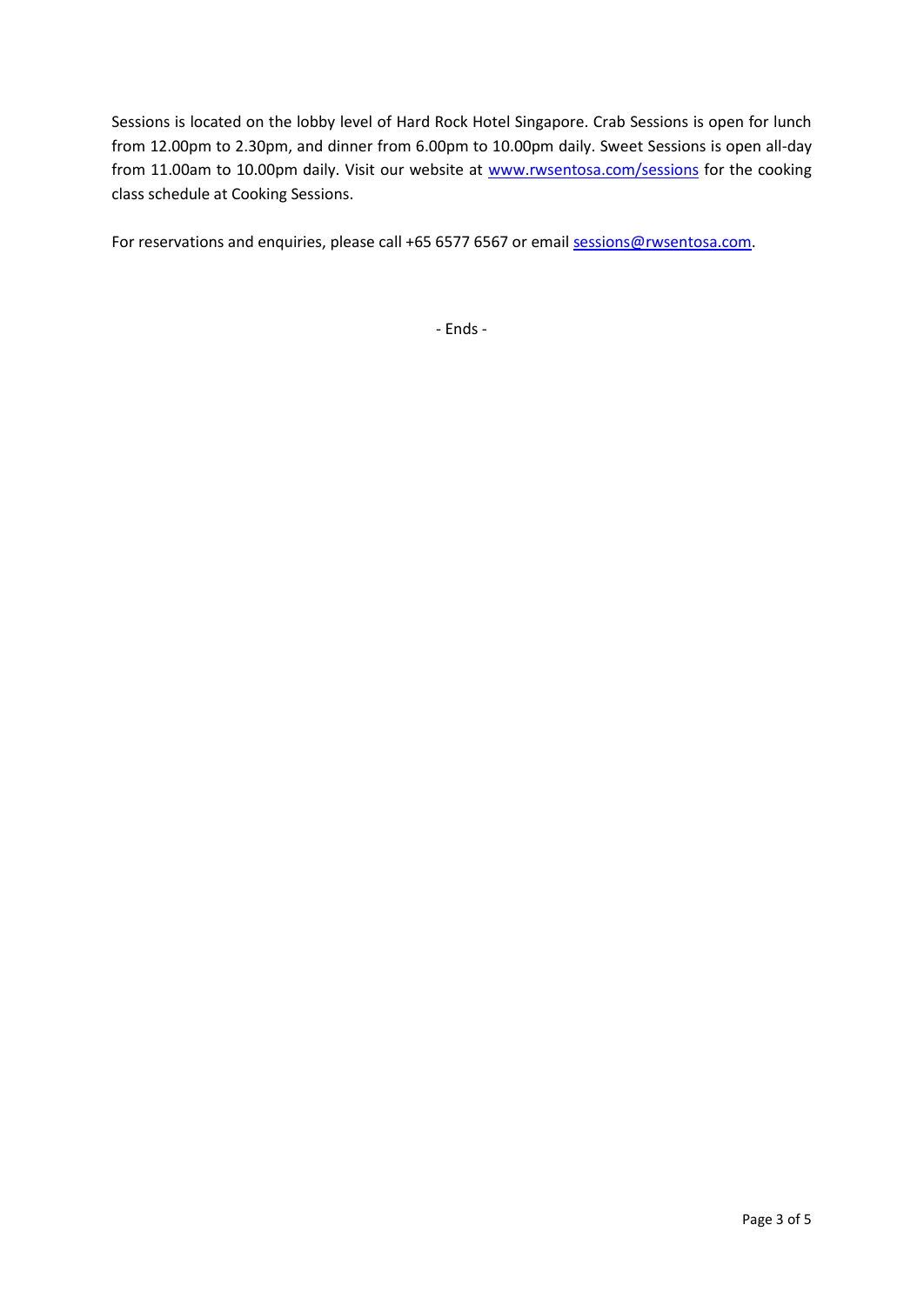#### **ABOUT RESORTS WORLD SENTOSA**

Resorts World Sentosa (RWS), Asia's premium lifestyle destination resort, is located on Singapore's resort island of Sentosa. Spanning 49 hectares, RWS is home to four world-class attractions including Universal Studios Singapore, S.E.A. Aquarium, Dolphin Island and Adventure Cove Waterpark. Other attractions include the Asian flagship of a world-renowned destination spa, a casino, six unique hotels and the Resorts World Convention Centre. With the most number of Michelin stars in one destination, RWS offers award-winning dining experiences at renowned celebrity chef restaurants, establishing itself as a key player in Singapore's vibrant and diverse dining scene. The integrated resort also offers world-class entertainment, from original resident productions to concerts and public shows such as the Crane Dance and the Lake of Dreams. RWS has been named "Best Integrated Resort" since 2011 for six consecutive years at the TTG Travel Awards which recognises the best of Asia-Pacific's travel industry.

RWS is wholly owned by Genting Singapore, a company of the Genting Group. For more information, please visi[t www.rwsentosa.com.](http://www.rwsentosa.com/)

/ResortsWorldatSentosa @rwsentosa www.rwsentosablog.com

## **MEDIA CONTACTS**

**Resorts World Sentosa** Chloe Li Tel: +65 6577 9759 Email: [chloe.myli@rwsentosa.com](mailto:chloe.myli@rwsentosa.com) **Ogilvy Public Relations (for Resorts World Sentosa)**  Jianle Liu Tel: +65 6395 3114 Email: [jianle.liu@ogilvy.com](mailto:jianle.liu@ogilvy.com)